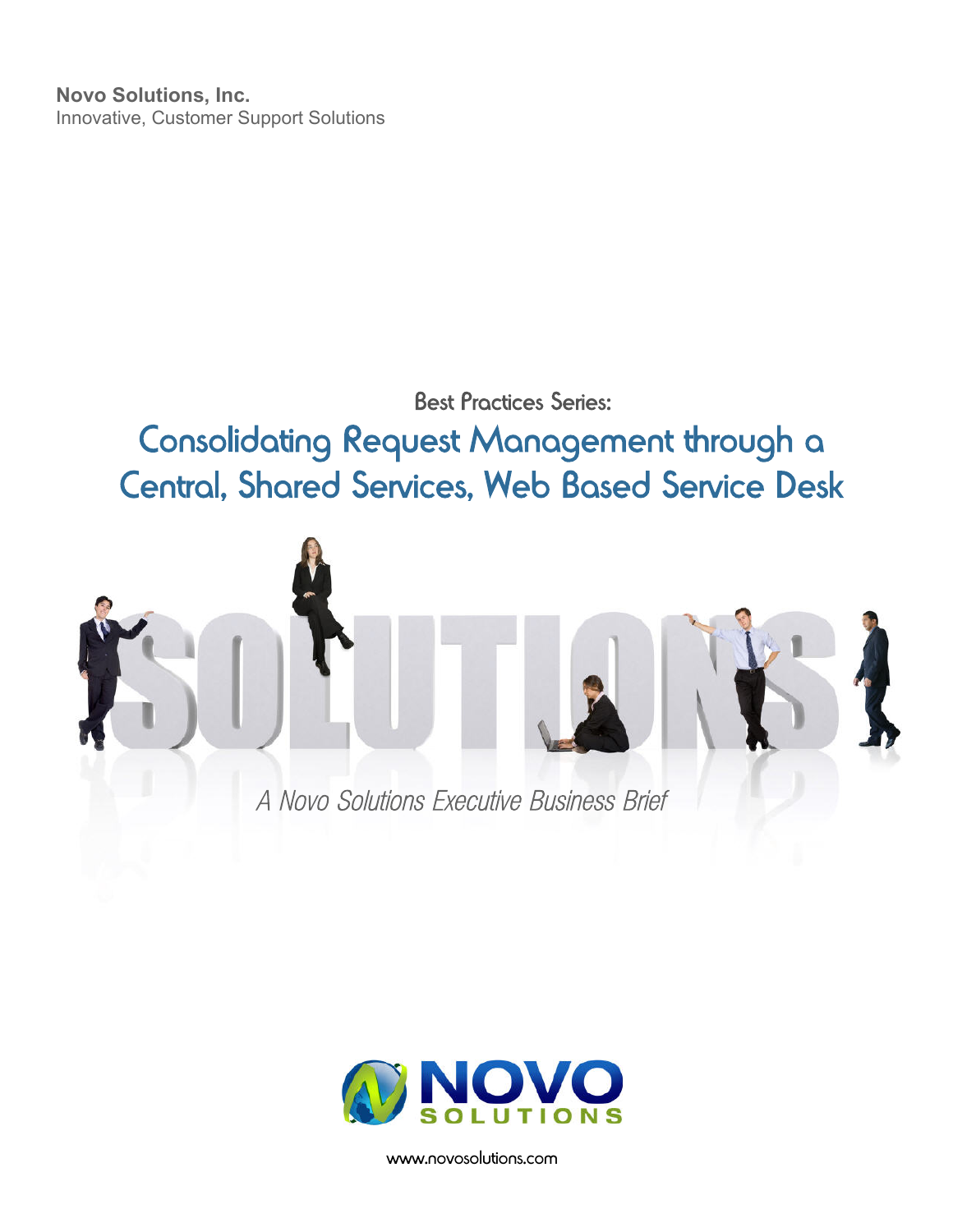# **Shared Services:**

Think for a moment about how work gets done within your organization, particularly how employees or managers:

- 1. request other people do something for them (i.e. ask for approval, ask for a task to be done, or submit information to them),
- 2. how those other people receive and process that request or information (i.e. requests are received from multiple people, the tasks are prioritized and worked on),
- 3. how specifically tasks are done (i.e. according to a certain standard or procedure),
- 4. how they notify the original requestor/submitter when the task is completed, the request approved or the information confirmed, and
- 5. how all of these requests and information submissions are tracked and reported on.

The Novo request management software is an excellent tool for efficiently managing requests throughout your entire organization.

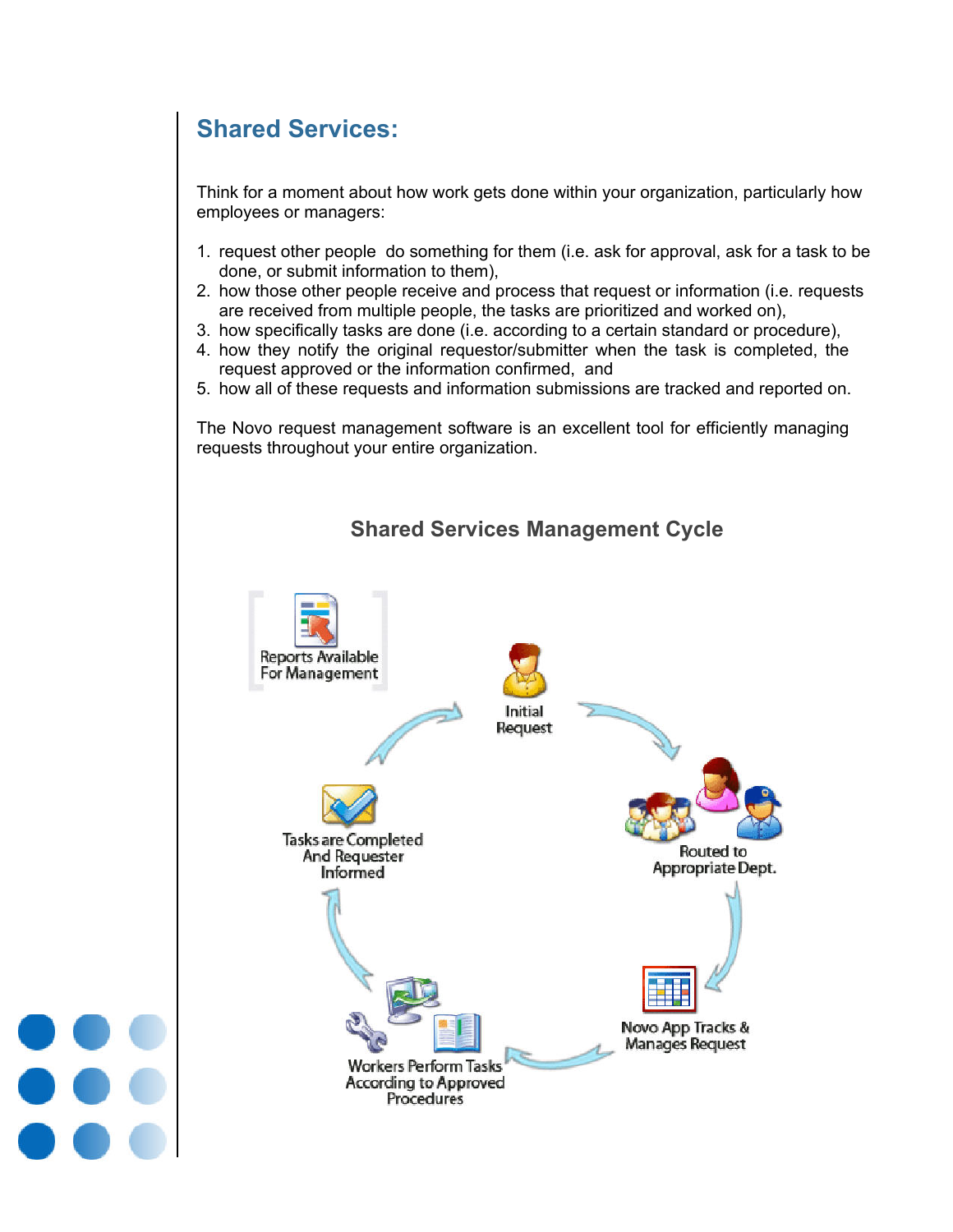### **Challenge:**

The lack of a central, cohesive communications system presents a wide range of challenges to many organizations.

- Employees often have a hard time finding the information they need to do their jobs and lose time trying to locate the appropriate form necessary for submitting a request
- Time is lost with back and forth correspondence to ensure appropriate information needed to complete the request is provided
- If strict adherence to standard processes and procedures is not maintained, regulatory compliance could be adversely affected
- Requests can "fall through the cracks" or have unnecessary delays because they are submitted via paper or email with no tracking system
- Paper forms and email have the inherent problem of manual routing and lack of trace ability and report ability
- Typically, no one department can justify purchasing an electronic request management system on their own, except maybe IT

Often organizations will utilize different tracking software in different departments. This is costly to implement and maintain, and reporting is independent and not cohesive.

What would the value be for your organization if employees had a central "Go To" location to get everything they need - access to policies, procedures, documents, etc. and the ability to submit and track requests for multiple departments.?

#### **Solution:**

Consolidate multi-departmental information and service requests into a single Intranet web portal that enables users to:

- 1. quickly and easily find the information they need, and
- 2. submit and track service requests for all departments.

**Key Features At A Glance:**

- **Customizable Fields & Forms** allow forms to be easily tailored for each department's unique type of requests
- **Centralized Web Portal** provides a central location for accessing essential information, submitting requests and tracking progress across departments
- **Flexible Business Rules** provides automated routing of requests based on various conditions or types of forms
- **Powerful Workflows** allows standard work processes/procedures to be defined and followed
- **Custom Report/Chart Builder** provides the ability to easily select and report on the tables and fields you need information from
- **Executive Dashboard** provides departmental and senior management with vital performance metrics

000<br>000<br>000

#### **What it can do for you - Benefits:**

**Increase Organizational Performance** - with employees and managers being able to use a single, standard approach of submitting requests and information and working on requests from others, training needs are reduced, errors are reduced, requests "falling through the cracks" is reduced or eliminated and service levels can be monitored and managed.